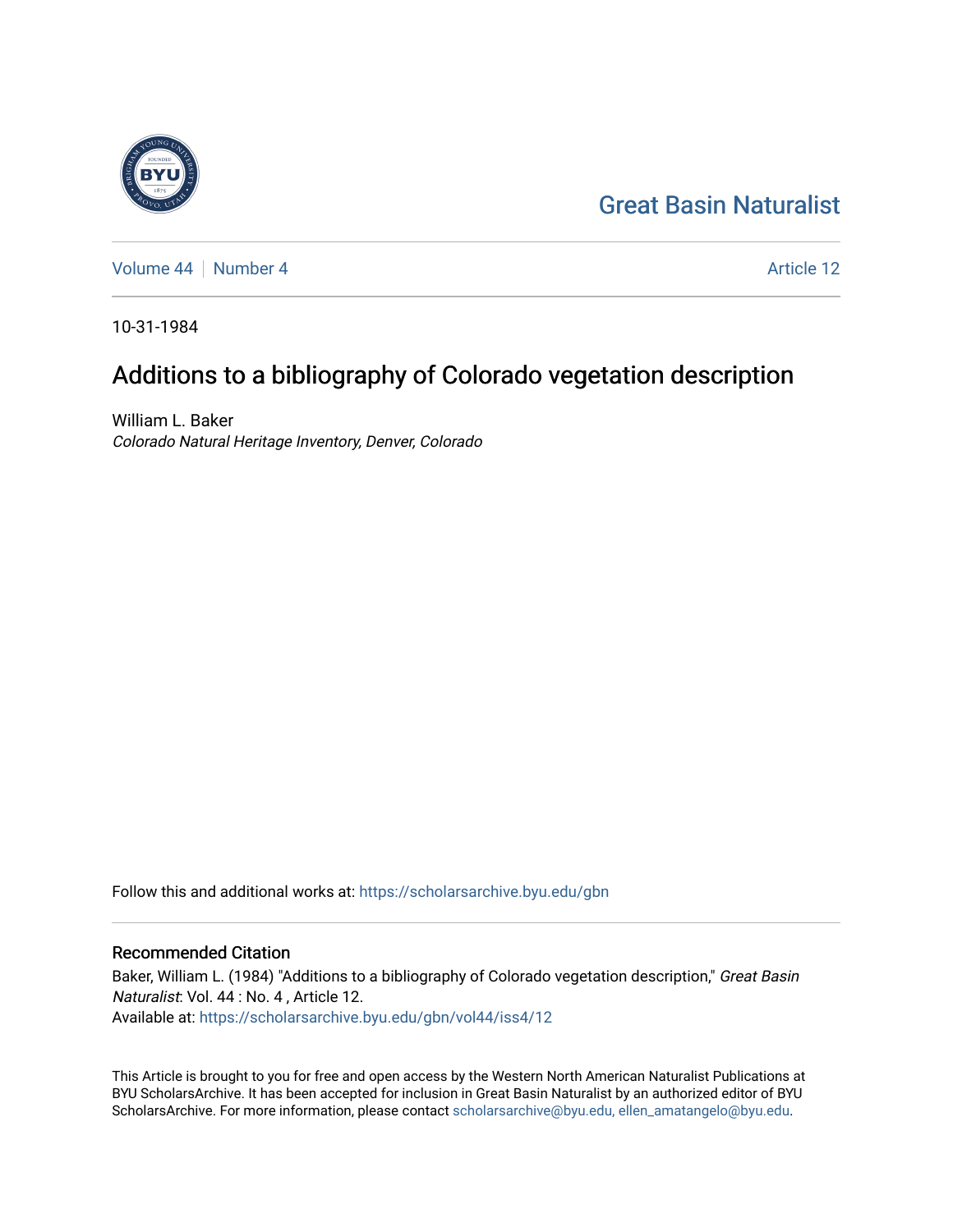### ADDITIONS TO A BIBLIOGRAPHY OF COLORADO VEGETATION DESCRIPTION

#### William L. Baker'

ABSTRACT.— A list of 80 references to Colorado vegetation description is presented, along with county and subject indexes to the list. This list expands an earlier list (663) to include literature through 1983.

The literature describing vegetation in Colorado is expanding rapidly, with most re search occurring in the vicinity of universities and in areas of potential energy devel opment. This latter body of literature consists largely of unpublished technical reports that provide background data for environmental impact statements. Much of this invaluable material is not available to the public, though it may represent the only research ever con ducted on the vegetation in some areas of Colorado. Lacking access to some of this lit erature, this list follows the earlier (663) in reporting most published, but only selected impublished references to vegetation description in Colorado, with less thorough coverage of related subjects.

Criteria for inclusion in the list, use of in dexes, and adequacy of coverage are ex plained in the earier list. All references not contained in the following subject index to related topics pertain solely to vegetation description. Counties not listed in the County Index had no references.

#### SUBJECT INDEX

Age/Size Structure; 685, 688, 699, 725 Bibliographies; 663, 702 Fire; 708, 730 Floristics; 668, 669, 690, 691, 696, 704, 712, 713, 721, 736, 737, 738 Palvnology/Vegetation History. 679, 705, 710 Plant Geography; 736 Succession: 675, 682, 683, 685, 686, 688, 695, 699, 700, 711,717,722,730 Timberline, 697, 698

Vegetation Maps: 671, 672, 685, 702, 709, 732, 734

### County Index

Alamosa: 676, 677, 704 Archuleta; 676, 677 Bent: 701 Boulder: 682, 686, 697, 698, 699, 700, 706, 707, 715, 7.30, 7.36 Clear Creek: 691, 715 Costilla; 676, 677, 704 Custer; 676, 677 Delta: 673 Dolores: 675, 676, 677 Douglas: 729 Eagle: 695 El Paso: 715, 724 Fremont; 676, 677, 714, 729 Garfield; 662, 666, 680, 681, 687, 690, 694, 695, 702, 712, 713 Gilpin: 715 Grand; 689 Gunnison: 673, 695, 705, 721, 727 Hinsdale; 676, 677, 704 Huerfano; 676, 677, 704 Jefferson: 700, 707, 709, 729 La Plata: 676, 677, 726 Larimer: 679, 687, 692, 711, 715, 739 Las Animas: 676, 677 Logan; 701, 740 Mesa; 690, 695, 702, 714, 731, 737 Mineral; 676, 677 Moffat: 667, 668, 685, 696, 702, 714, 728, 738 Montezuma; 672, 676, 677, 684, 687, 688 Morgan; 701, 740 Otero: 693, 701 Ourav; 676, 677 Park;' 709, 715 Pitkin; 695 Prowers; 701 Pueblo: 676, 677, 701, 714 Rio Blanco: 662, 666, 690, 694, 695, 702, 712, 713, 718, 719, 720, 725 Rio Grande; 676, 677 Routt; 702, 728 Saguache; 676, 677, 678

Colorado Natural Heritage Inventory, 1550 Lincoln Street, Suite 110, Denver, Colorado 80203.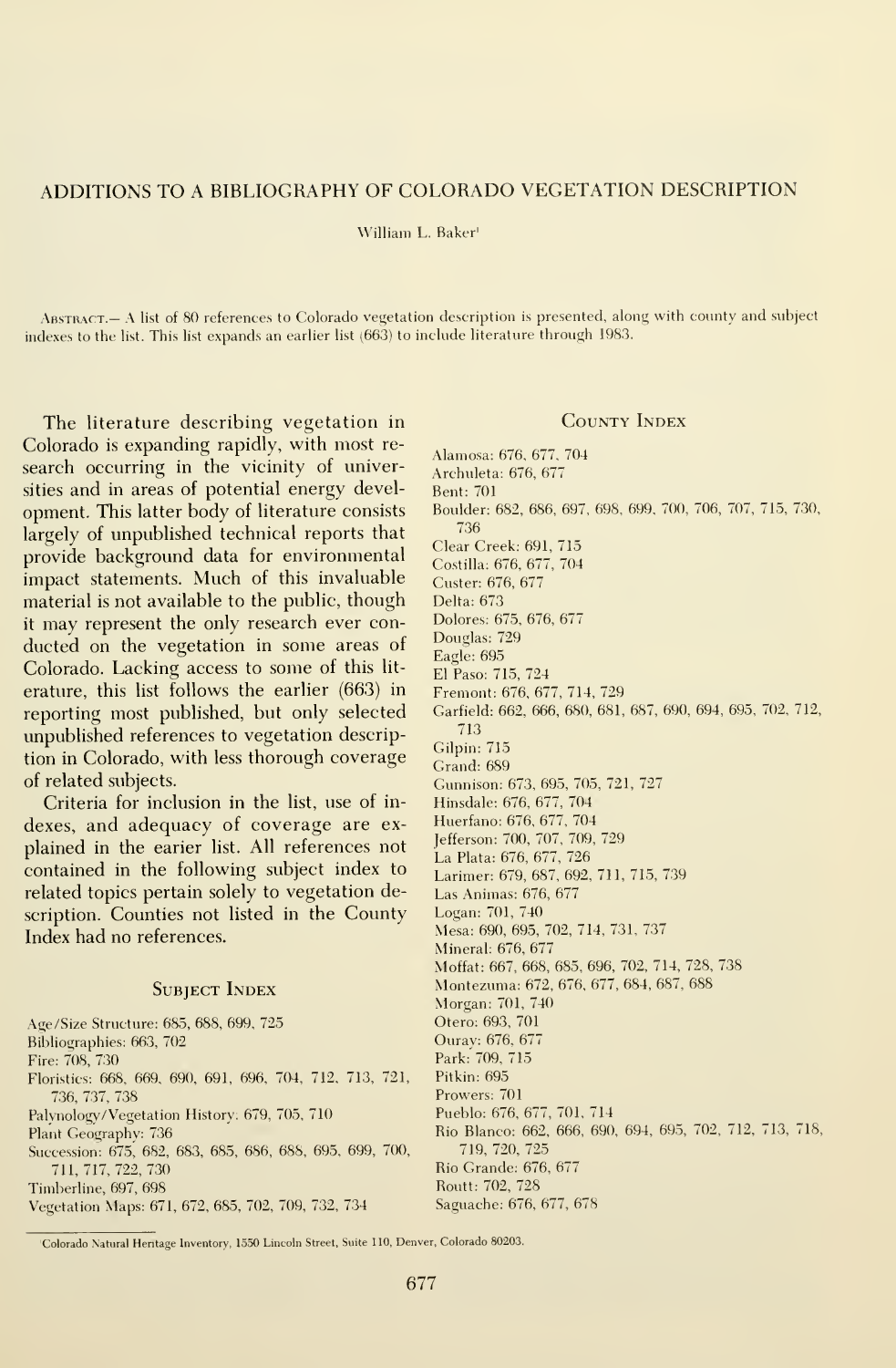San Juan: 676, 677, 682

San Miguel: 676, 677

Sed^ewick: 701, 740

Weld: 701, 717, 740

Statewide Studies: 661, 663, 664, 665, 674, 732, 733, 734 Regional Studies:

Plains: 669, 708, 716, 723, 735

Mountains: 669, 670, 671, 683, 698, 703, 710, 716, 722 Western Colorado Plateaus: 669, 670, 671, 723

#### **BIBLIOGRAPHY**

661. Baker, W. L. 1982a. Vegetation description in Colorado—where are the gaps? J. Colo.-Wyom. Acad. Sci. 14(1):39 (Abstract).

662. Baker, W. L. 1982b. Natural vegetation of the Piceance Basin, Colorado. Appendix D, Pages 1-113 in J. S. Peterson, and W. L. Baker, eds., Inventory of the Piceance Basin, Colorado: threatened and endangered plants, plant associations, and the general flora. Unpublished report prepared for the Craig District Office, Bureau of Land Management, Craig, Colorado, by Colorado Natural Heritage Inventory, Denver.

663. Baker, W. L. 1983a. A bibliography of Colorado vegetation description. Great Basin Nat. 43(l):45-64.

664. Baker, W. L. 1983b. A preliminary classification of the natural vegetation of Colorado. Unpublished re port, Colorado Natural Heritage Inventory, Denver. 17 pp.

665. Baker, W. L. 1983c. Plant associations of special concern in Colorado. Unpublished report, Colorado Natural Heritage Inventory, Denver. 18 pp.

666. Baker, W. L. 1983d. Some aspects of the pre settlement vegetation of the Piceance Basin, Colorado. Great Basin Nat. 43(4):687-699.

667. Baker, W. L. 1983e. Natural vegetation of part of northwestern Moffat County, Colorado. Vol. Ill, Pages 1-121 in J. S. Peterson and W. L. Baker, eds., Inventory of selected areas in Colorado. Unpublished re port prepared for the Colorado Natural Areas Program, Dept. of Natur. Resources, Denver, Colorado, by Colorado Natural Heritage Inventory, Denver.

668. Beidleman, R. G. 1957. An annotated check list of the flora and fauna of Dinosaur National Monument. Unpublished report. Dinosaur National Monument, Dinosaur, Colorado.

669. Brandegee, T. S. 1876. The flora of southwestern Colorado. Bull. U.S. Geol. and Geogr. Survey of the Territories II(3):227-248.

670. Brown, D. E., ed. 1982. Biotic communities of the American southwest-United States and Mexico. Desert Plants 4(1-4): 1-342.

671. Brown, D. E., and C. H. Lowe. 1980. Biotic communities of the southwest. USDA For. Serv. Gen. Tech. Rep. RM-78, Rocky Mt. For. and Range Exp. Sta., Fort Collins, Colorado. [Map].

672. Bye, R. A., and M. E. Floyd. 1980. Vegetation map of the Dolores Archaeological Project. Dolores Archaeological Project 1980 Report.

673. Camp Dresser & McKee, Inc. 1980. Mount Emmons project transmission line corridor selection studies. Tech. Rep. Vol. No. 8, Appendix Tables D10-D82: Vegetation Stand Sample Tables. Unpublished report pre pared for AMAX Environmental Services, Inc., Denver, Colorado, by Camp Dresser & McKee, Inc., Wheat Ridge, Colorado.

674. Clements, F. E. 1920. Plant indicators: the rela tion of plant communities to process and practice. Carnegie Inst. of Wash. Publ. 290. [Chapter IV. Climax Formations of Western North America].

675. Crouch, G. L. 1983. Effects of commercial clear cutting of aspen on understory vegetation and wildlife habitat values in southwestern Colorado. USDA For. Serv. Res. Paper RM-246, Rocky Mt. For. & Range Exp. Sta., Fort Collins, Colorado. 8 pp.

676. DeVelice, R. L. 1983. Forest vegetation of north ern New Mexico and southern Colorado. Unpublished dissertation. New Mexico State Univ., Los Alamos. <sup>191</sup> pp.

677. DeVelice, R. L., and J. A. Ludwig. 1983. Climax forest series of northern New Mexico and southern Colorado. Pages 45-53 in W. H. Moir and L. Hendzel, tech. coords.. Proceedings of the Workshop on Southwestern Habitat Types [6-8 April 1983, Albuquerque, New Mexico], USDA For. Serv., Southwestern Region, Albuquerque, New Mexico.

678. Doty, C. A. 1982. Effects of Gunnison prairie dogs (Cynomys gunnisoni gunnisoni) on vegetation. Unpublished thesis. Colorado State Univ., Fort Collins.

679. Elliot-Fisk, D. L., B. S. Adkins, and J. L. Spaulding. 1983. A re-evaluation of the postglacial vegetation of the Laramie Basin, Wyoming-Colorado. Great Basin Nat. 43(3):377-384.

680. Ellis, S. 1981. Vegetation baseline report: GCC reservoir site and pipeline corridor. Unpublished report prepared for Getty Oil Co., Cities Service Co., and Chevron Shale Oil Co. (GCC Joint Venture) by Environ mental Research and Technology, Inc., Fort Collins, Colorado.

681. Ellis, S., and P. Hackney. 1981. Vegetation baseline report: Clear Creek property. Unpublished report prepared for Chevron Shale Oil Company, Denver, Col orado, by Environmental Research and Technology, Inc., Fort Collins, Colorado. 2 Vols.

682. Emerick, J. C, and P. J. Webber. 1982. The ef fects of augmented winter snow cover on the canopy structure of alpine vegetation. Pages 63-81 in J. C. Halfpenny, ed., Ecological studies in the Colorado Alpine: a festschrift for John W. Marr, Univ. of Colorado Inst, of Arctic and Alpine Res. Occas. Paper 37, Boulder.

683. Engle, D. M., C. D. Bonham, and L. E. Bartel. 1983. Ecological characteristics and control of Gambel oak. J. Range Mgmt. 36(3):363-365.

684. Erdinan, J. A., C. L. Douglas, and J. W. Marr. 1969. Wetherill Mesa studies: environment of Mesa Verde, Colorado. USDI National Park Serv. Archaeol. Res. Series 7-B. 72 pp.

685. Fischer, N. T., M. S. Toll, A. C. Cully, and L. D. Potter. 1983. Vegetation along Green and Yampa rivers and response to fluctuating water levels. Dinosaur National Monument. Final report to the USDI National Park Serv., Denver, Colorado, by the Biology Dept., Univ. of New Mexico, Albuquerque. <sup>179</sup> pp.

686. Flock, J. W. 1983. Changes in alpine plant communities. J. Colo.-Wyom. Acad. Sci. 15(1):37 (Abstract).

687. Floyd, M. E. 1981. The reproductive biology of two species of Pinon pine in the southwestern United States and northern Mexico. Unpublished dissertation. Univ. of Colorado, Boulder. 269 pp.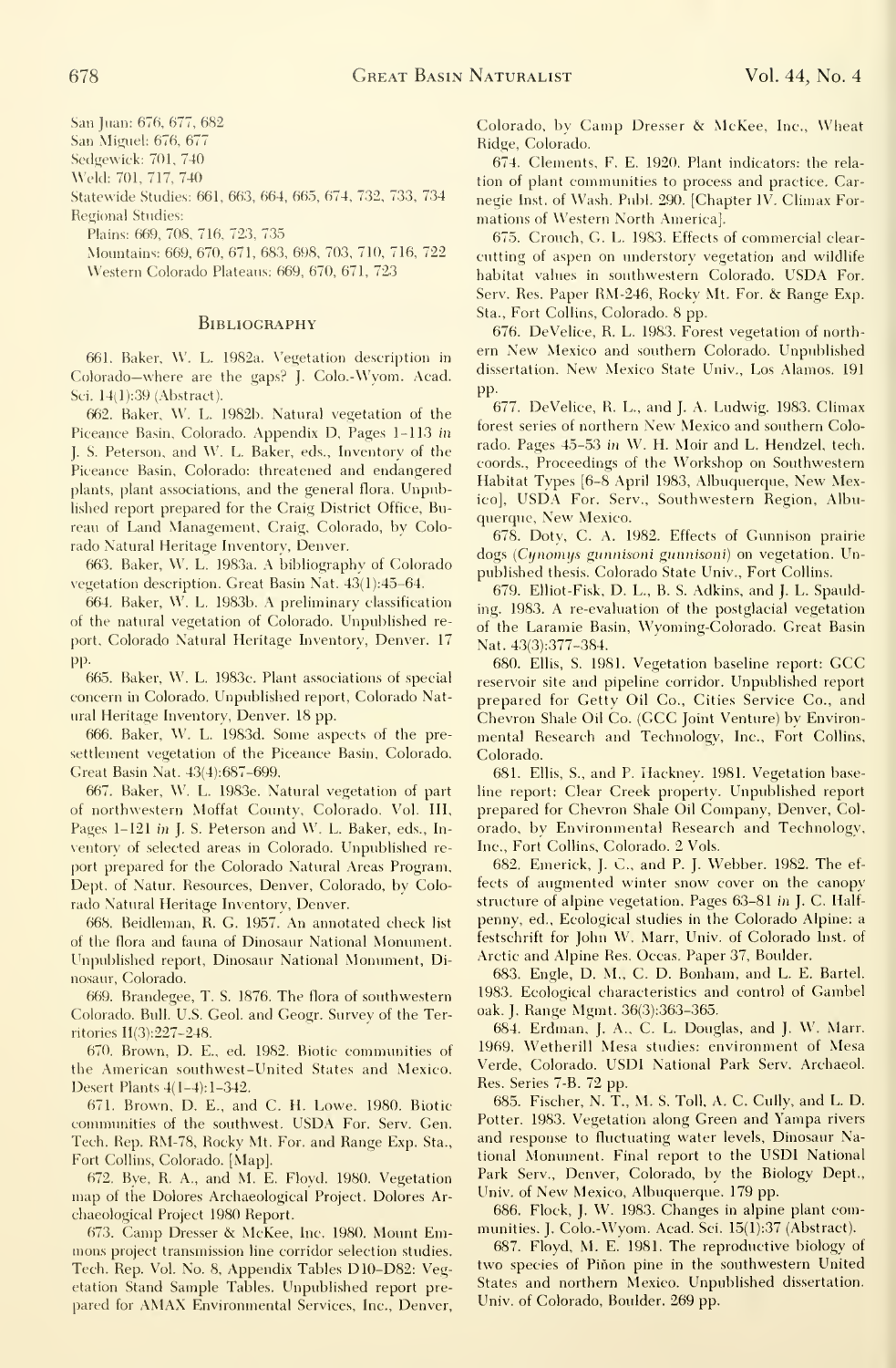688. Flovd, M. E. 1982. The interaction of pinon pine and Gambel oak in plant succession near Dolores, Colorado. Southwest Nat. 27:143-147.

689. Francis, R. E. 1983. Sagebrush-steppe habitat tvpes in northern Colorado: a first approximation. Pages 67-71 in W. H. Moir, and L. Hendzel, tech. coords., Proceedings of the Workshop on Southwestern Habitat Tvpes. USDA For. Serv., Southwestern Region, Albuquerque, New Mexico.

690. Coodrich, S., E. Neese, J. S. Peterson, and L. England. 1981. Vascular plants of the Uinta Basin, Utah and Colorado. USDI Bur. of Land Management, Denver, Colorado.

691. Hartinan, J., and R. Mitchell. 1979. Plants of Mount Goliath Research Natural Area. Prairie Naturalist 11(2):39-48.

692. Helm, D. 1982. Multivariate analysis of alpine snowpatch vegetation cover near Milner Pass, Rocky Mountain National Park, Colorado, USA Arctic and Alpine Res. 14:87-95.

693. Hess, D. W. 1982. The vegetation of Bent's Old Fort, Colorado: 1846 and 1981. j. Colo.-Wyom. Acad. Sci. 14(1):47 (Abstract).

694. Hess, K., and C. Wasser. 1983. Distributional pattern of high elevation grasslands on the White River Plateau, Colorado. Soc. Range Mgmt. 35th annual meeting, Calgarv, Alberta, Abstracts p. 36.

695. Hoffman, C. R., and R. R. Alexander. 1983. Forest vegetation of the White River National Forest in western Colorado: <sup>a</sup> habitat type classification. USDA For. Serv. Research Paper RM-249. Rocky Mt. For. & Range Exp. Sta., Fort Collins, Colorado. 36 pp.

696. Holmgren, A. H. 1962. The vascular plants of the Green River from Flaming Gorge to Split Mountain Gorge. Unpublished report prepared for Dinosaur National Monument by Utah State Univ., Logan. 40 pp.

697. Holtmeier, F. K. 1981. What does the term "Kmmmholz" really mean? Observations with special reference to the Alps and the Colorado Front Range. Mt. Res. and Develop. l(3-4):253-260.

698. Ives, J. D., and K. J. Hansen-Bristow. 1983. Stabilitv and instabilitv of natural and modified upper timberline landscapes in the Colorado Rockv Mountains, USA. Mt. Res. and Develop. 3(2):149-155.

699. Knowles, P., and M. C. Grant. 1983. Age and size structure analyses of Engelmann spruce, ponderosa pine, lodgepole pine, and limber pine in Colorado. Ecol ogy  $64(1):1-9.$ 

700. Komarkova, V., and H. Gordon. 1982. The recovery of plant commimities after disturbance along the Front Range, Colorado. Unpublished report, Colorado Comission on Higher Education, Denver. 271 pp.

701. Lindauer, L E. 1983. A comparison of the plant communities of the South Platte and Arkansas river drainages in eastern Colorado. Southwest Nat. 28(3):249-259.

702. Lindauer, L E., C. E. Olmsted, IIL W. A. Kelley, and W. F. Grev. 1982. Terrestrial ecosystems of north west Colorado: an annotated bibliography and vegetation classification. Unpublished report prepared for the State Office, Bureau of Land Management, by Univ. of Northern Colorado, Greeley. 123 pp.

703. Lvnch, D. L. 1973. An ecosystem guide for mountain land planning. Level 1. Coll. of For. and Natur. Resources, Colorado State Univ., Fort Collins. 94 pp.

704. MacKay, H. A. 1970. A comparative floristic studv of the Rio Hondo Canyon-Lake Fork- Wheeler Peak locale. New Mexico, and the Huerfano Riv er-Btanca Peak locale, Colorado. Unpublished dis sertation. Univ. of New Mexico, Albuquerque. 226 pp.

705. Markgraf, V., and L. Scott. 1981. Lower tim berline in central Colorado during the past 15,000 years. Geologv 9:231-234.

706. May, D. E., and P. J. Webber. 1982. Spatial and temporal variation of the vegetation and its productivity, Niwot Ridge, Colorado. Pages 35-62 in J. C. Halfpenny, ed., Ecological studies in the Colorado Alpine: a festschrift for John W. Marr, Univ. of Colorado. Inst, of Arctic and Alpine Research Occas. Paper 37. Boulder.

707. Moir, W. 1971. Tall grass prairies in remnant lo cations in Boulder and Jefferson counties, Colorado. Unpublished report on file at Colorado Natural Heritage Inventory, Denver.

708. Moore, C. T. 1972. Man and fire in the central North American grassland 1535-1890: a documentary historical geography. Unpublished dissertation, Univ. of California, Los Angeles. 1.55 pp.

709. Murphy, P. H. 1982. The forest vegetation of the Lost Creek area in the southern Front Range, Colorado. Unpublished thesis. Univ. of Colorado, Boulder. 145 pp.

710. Nichols, H. 1982. Review of Late Quaternary history of vegetation and climate in the mountains of Colorado. Pages 27-33 in J. C. Halfpenny, ed.. Ecological studies in the Colorado Alpine: a festschrift for John W. Marr, Univ. of Colorado Inst. of Arctic and Alpine Res. Occas. Paper 37, Boulder.

711. Parker, A. J., and K. C. Parker. 1983. Comparative successional roles of trembling aspen and lodge pole pine in the southern Rocky Mountains. Great Basin Nat. 43(3):447-455.

712. Peterson, J. S.. and W. L. Baker. 1982. Inventory of the Piceance Basin, Colorado: threatened and endangered plants, plant associations, and the general flora. Unpublished report prepared for the Craig District Office, Bureau of Land Management, Craig, Colorado, by Colorado Natural Heritage Inventory, Denver. 5 vols.

713. Peterson, J. S., and W. L. Baker. 1983a. Inventorv of the Piceance Basin, Colorado: threatened and en dangered plants, plant associations, and the general flora. J. Colo.-Wyom. Acad. Sci. 15(l):42-43 (Abstract).

714. Peterson, J. S., and W. L. Baker. 1983b. Inventory of selected areas in Colorado. Unpublished report prepared for the Colorado Natural Areas Program, Department of Natural Resources, Denver, Colorado, by Colorado Natural Heritage Inventory, Denver. 3 vols.

715. Phillips, V. D., III. 1982. Responses by alpine plants and soils to microtopography within sorted poly gons. Unpublished dissertation. Univ. of Colorado, Boulder. 219 pp.

716. Quinn, J. A. 1974. Factors contributing to the discontinuous distribution of piñon pine in the Front Range of Colorado. Unpublished thesis. Univ. of Colorado, Boulder. 81 pp.

717. Reichhardt, K. L. 1982. Succession of abandoned fields on the shortgrass prairie, northeastern Colorado. Southwest Nat. 27:299-304.

718. Rio Blanco Oil Shale Co. 1975. Progress report 4—summary: tract C-a oil shale development. Gulf Oil Corp. and Standard Oil Co., Denver, Colorado.

719. Rio Blanco Oil Shale Co. 1980. Rio Blanco Oil Shale Company modular development phase monitoring